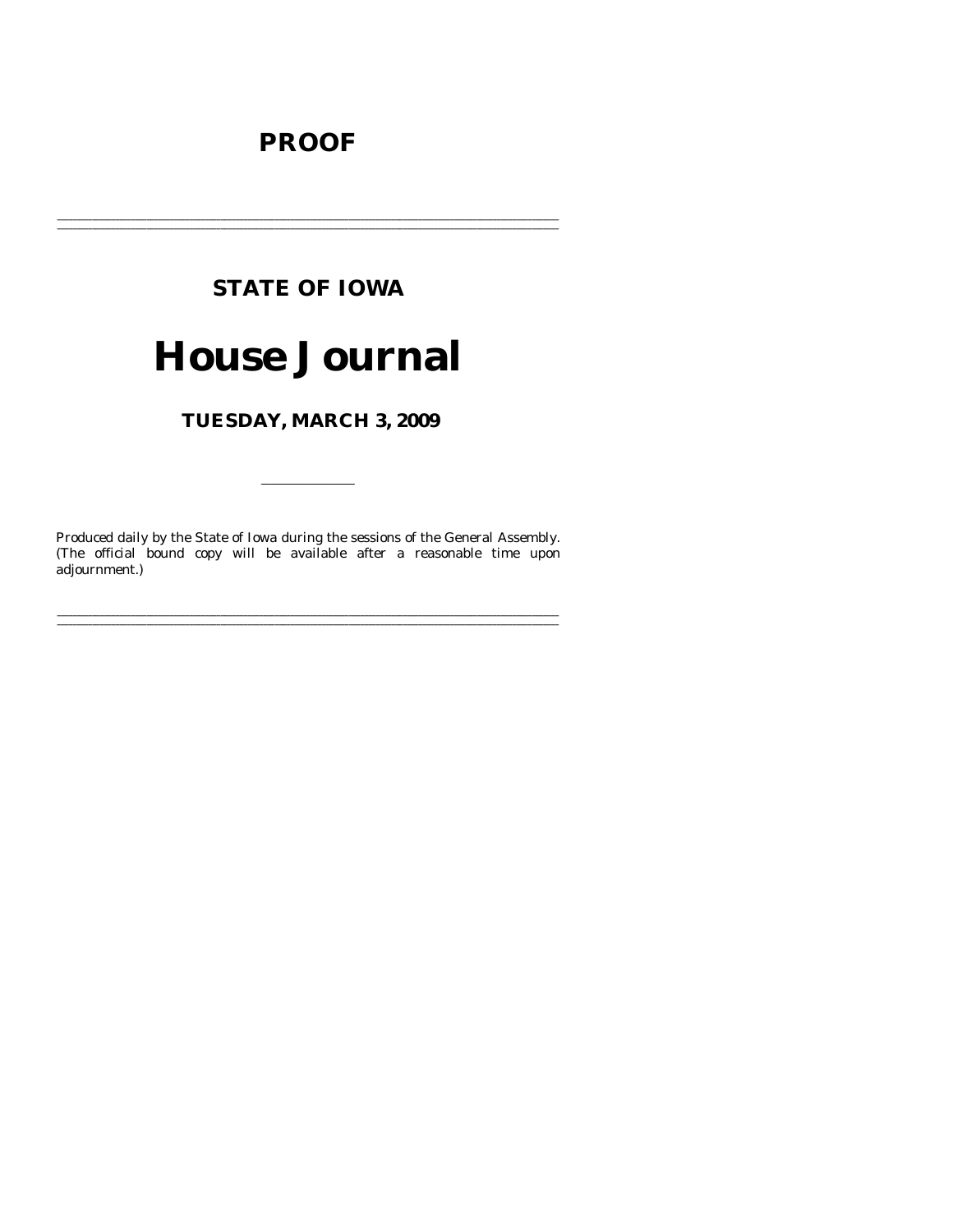# **JOURNAL OF THE HOUSE**

Fifty-first Calendar Day - Thirty-third Session Day

Hall of the House of Representatives Des Moines, Iowa, Tuesday, March 3, 2009

 The House met pursuant to adjournment at 9:15 a.m., Speaker Murphy in the chair.

 Prayer was offered by Reverend Walter Helms, St. Thomas More Catholic Church, Iowa City. He was the guest of Representative Dave Jacoby of Johnson County.

#### PLEDGE OF ALLEGIANCE

 The Pledge of Allegiance was led by Nicole Westergaard, House Page from Newell.

The Journal of Monday, March 2, 2009 was approved.

# INTRODUCTION OF BILLS

**[House File 496](http://coolice.legis.state.ia.us/Cool-ICE/default.asp?Category=billinfo&Service=Billbook&frame=1&GA=83&hbill=HF496)**, by committee on local government, a bill for an act relating to the authority of a city to dispose of real property by gift.

Read first time and placed on the **calendar.** 

**[House File 497](http://coolice.legis.state.ia.us/Cool-ICE/default.asp?Category=billinfo&Service=Billbook&frame=1&GA=83&hbill=HF497)**, by Alons, Sweeney, Baudler, Swaim, Helland, Struyk, Kaufmann, Palmer, Anderson, Mertz and De Boef, a bill for an act relating to minors and public intoxication or possession of alcohol and providing penalties.

Read first time and referred to committee on **judiciary.** 

**[House File 498](http://coolice.legis.state.ia.us/Cool-ICE/default.asp?Category=billinfo&Service=Billbook&frame=1&GA=83&hbill=HF498)**, by Willems, Wessel-Kroeschell, Frevert, Ficken, Struyk, Gayman, Bukta and Thede, a bill for an act providing for year-round classes for kindergarten and grades one through five in school districts with three thousand or more students, and providing an applicability date.

Read first time and referred to committee on **education.**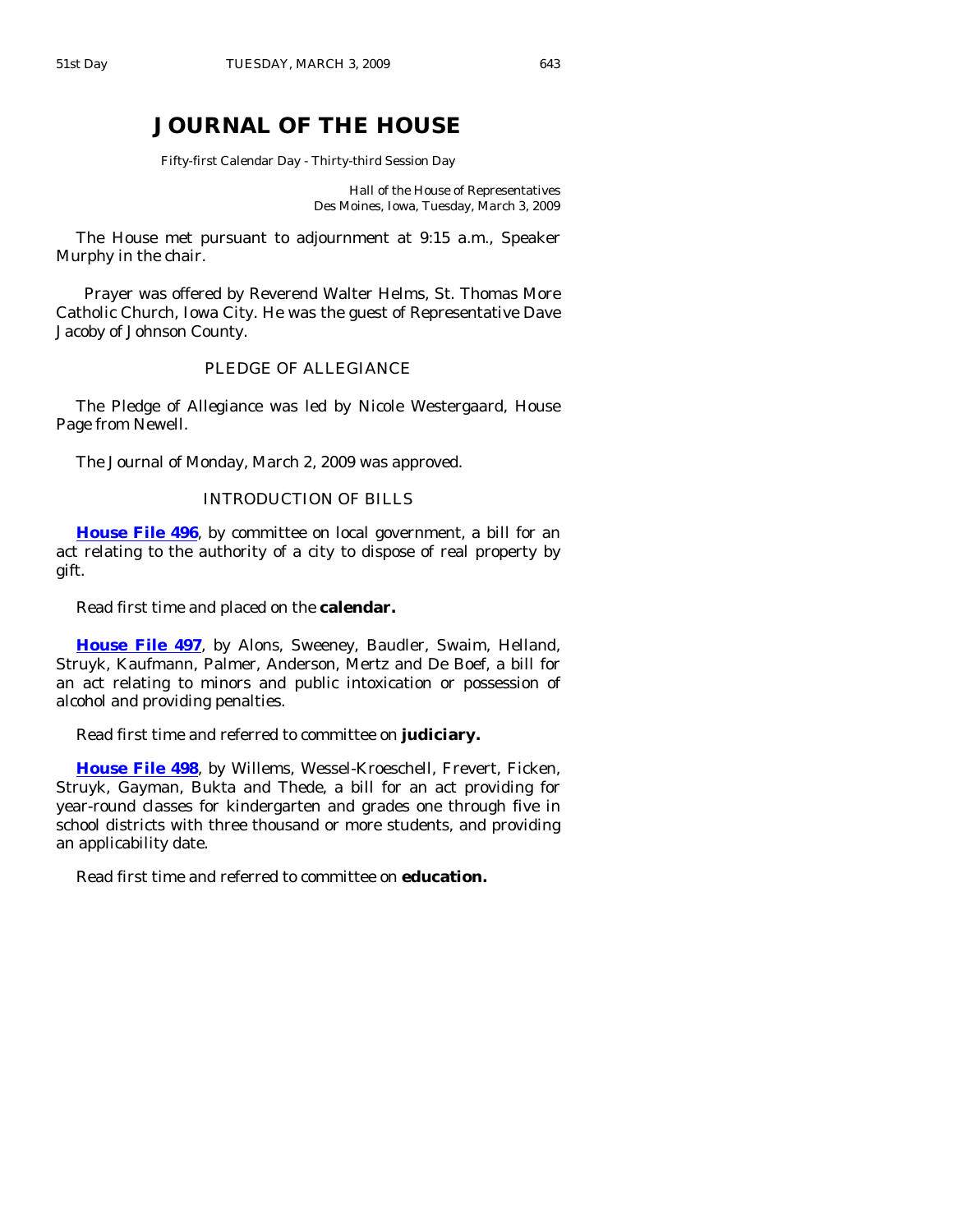**[House File 499](http://coolice.legis.state.ia.us/Cool-ICE/default.asp?Category=billinfo&Service=Billbook&frame=1&GA=83&hbill=HF499)**, by Windschitl, a bill for an act relating to the period of validity of a permit to carry weapons and providing for the combined issuance of and a fee for a permit to carry weapons and a driver's license.

Read first time and referred to committee on **public safety.** 

**[House File 500](http://coolice.legis.state.ia.us/Cool-ICE/default.asp?Category=billinfo&Service=Billbook&frame=1&GA=83&hbill=HF500)**, by Alons, Watts, Koester, Hagenow, Baudler, Tymeson, Sands, May, Helland, De Boef, Horbach, Grassley, Drake, Kaufmann and Anderson, a bill for an act requiring voters to provide certain identification when voting in person at the polling place.

Read first time and referred to committee on **state government.** 

**[House File 501](http://coolice.legis.state.ia.us/Cool-ICE/default.asp?Category=billinfo&Service=Billbook&frame=1&GA=83&hbill=HF501)**, by Alons, L. Miller, Heaton, Baudler, Schulte, Smith and Upmeyer, a bill for an act relating to development of a plan for a home and community-based services autism waiver under the medical assistance program.

Read first time and referred to committee on **human resources.** 

**[House File 502](http://coolice.legis.state.ia.us/Cool-ICE/default.asp?Category=billinfo&Service=Billbook&frame=1&GA=83&hbill=HF502)**, by committee on local government, a bill for an act providing for petition and election to approve the use of increased local sales and services tax revenues to fund urban renewal projects.

Read first time and placed on the **calendar.** 

**[House File 503](http://coolice.legis.state.ia.us/Cool-ICE/default.asp?Category=billinfo&Service=Billbook&frame=1&GA=83&hbill=HF503)**, by committee on veterans affairs, a bill for an act concerning the definition of veteran.

Read first time and placed on the **calendar.** 

**[House File 504](http://coolice.legis.state.ia.us/Cool-ICE/default.asp?Category=billinfo&Service=Billbook&frame=1&GA=83&hbill=HF504)**, by committee on veterans affairs, a bill for an act correcting references in the Code relating to the United States department of veterans affairs.

Read first time and placed on the **calendar.** 

**[House File 505](http://coolice.legis.state.ia.us/Cool-ICE/default.asp?Category=billinfo&Service=Billbook&frame=1&GA=83&hbill=HF505)**, by committee on veterans affairs, a bill for an act requiring record checks for persons who are prospective or current volunteers for the Iowa veterans home.

Read first time and placed on the **calendar.**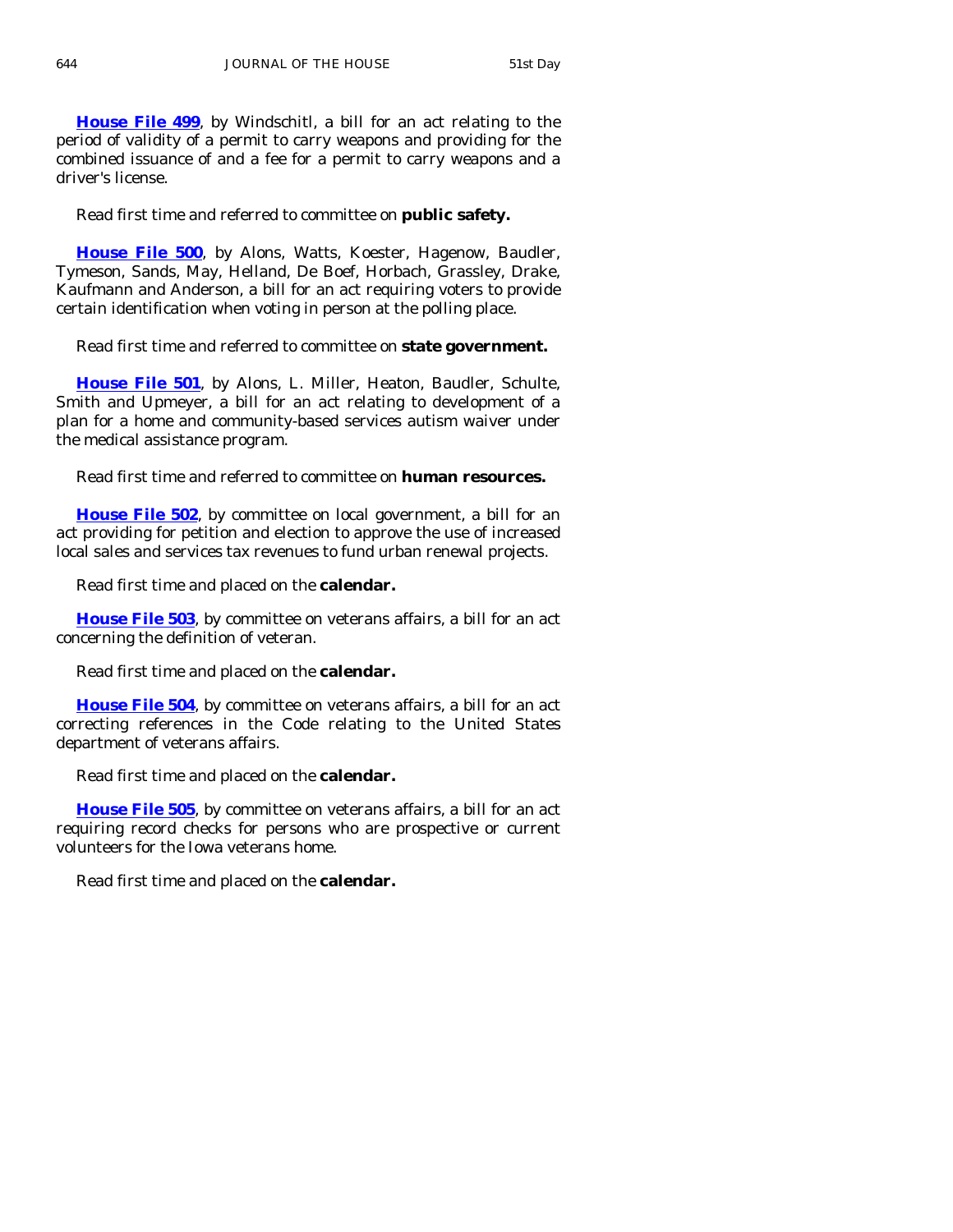**[House File 506](http://coolice.legis.state.ia.us/Cool-ICE/default.asp?Category=billinfo&Service=Billbook&frame=1&GA=83&hbill=HF506)**, by committee on local government , a bill for an act relating to identity theft protection by requiring reporting and by making changes to the duties of county recorders, the fees collected by the county recorders, and the county land record information system.

Read first time and placed on the **calendar.** 

#### MESSAGES FROM THE SENATE

The following messages were received from the Senate:

 Mr. Speaker: I am directed to inform your honorable body that the Senate has on March 2, 2009, passed the following bill in which the concurrence of the House is asked:

[Senate File 176](http://coolice.legis.state.ia.us/Cool-ICE/default.asp?Category=billinfo&Service=Billbook&frame=1&GA=83&hbill=SF176), a bill for an act allowing the waiver of certain administrative penalties for late annual reports concerning cemetery and funeral merchandise, and funeral services, upon a showing of good cause or financial hardship and providing an immediate effective date.

 Also: That the Senate has on March 2, 2009, passed the following bill in which the concurrence of the House is asked:

[Senate File](http://coolice.legis.state.ia.us/Cool-ICE/default.asp?Category=billinfo&Service=Billbook&frame=1&GA=83&hbill=SF199) 199, a bill for an act relating to the uniform athlete agents act and providing remedies and penalties.

 Also: That the Senate has on March 2, 2009, passed the following bill in which the concurrence of the House is asked:

[Senate File 203,](http://coolice.legis.state.ia.us/Cool-ICE/default.asp?Category=billinfo&Service=Billbook&frame=1&GA=83&hbill=SF203) a bill for an act relating to the identification of the eligibility of tenants of an assisted living program for benefits through the United States department of veterans affairs.

 Also: That the Senate has on March 2, 2009, passed the following bill in which the concurrence of the House is asked:

[Senate File 207,](http://coolice.legis.state.ia.us/Cool-ICE/default.asp?Category=billinfo&Service=Billbook&frame=1&GA=83&hbill=SF207) a bill for an act relating to the Iowa finance authority by providing immunity for board members, providing administrative authority for the executive director, eliminating duties of the council on homelessness, defining projects under the bond bank program, and defining assets in, and providing for the use of moneys in, the housing trust fund.

 Also: That the Senate has on March 2, 2009, passed the following bill in which the concurrence of the House is asked:

[Senate File 237](http://coolice.legis.state.ia.us/Cool-ICE/default.asp?Category=billinfo&Service=Billbook&frame=1&GA=83&hbill=SF237), a bill for an act relating to pseudoephedrine product sales by pharmacies and retailers, and providing penalties and contingent applicability.

MICHAEL E. MARSHALL, Secretary

The House stood at ease at 9:22 a.m. until the fall of the gavel.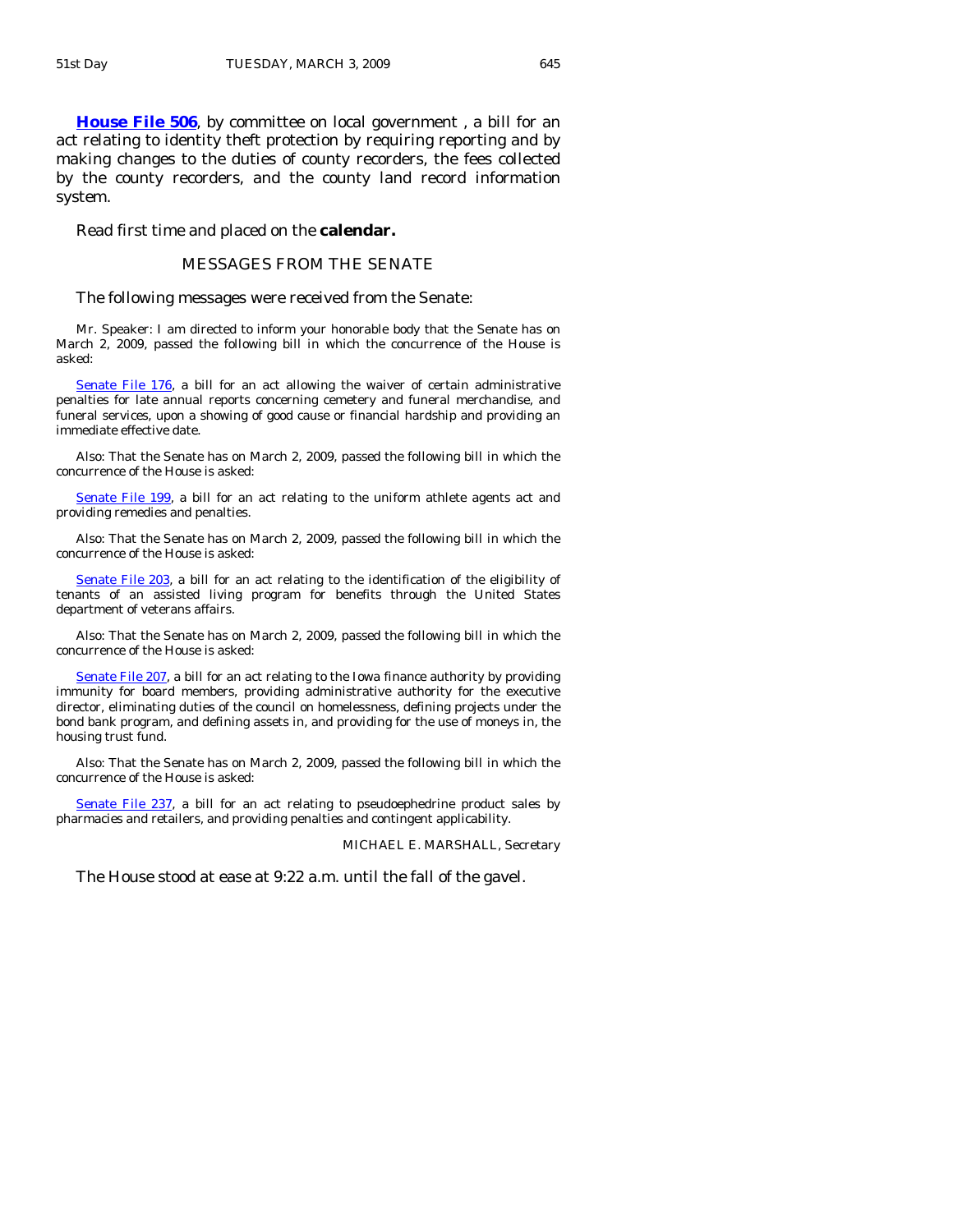The House resumed session at 9:55 a.m., Speaker Murphy in the chair.

# CONSIDERATION OF BILL Regular Calendar

**[House File 374,](http://coolice.legis.state.ia.us/Cool-ICE/default.asp?Category=billinfo&Service=Billbook&frame=1&GA=83&hbill=HF374)** a bill for an act relating to the grain depositors and sellers indemnity fund, was taken up for consideration.

 Kuhn of Floyd asked and received unanimous consent to withdraw amendment  $H-1078$  filed by him on February 23, 2009.

Kuhn of Floyd offered the following amendment  $H-1104$  filed by him and moved its adoption:

#### [H–1104](http://coolice.legis.state.ia.us/Cool-ICE/default.asp?Category=billinfo&Service=Billbook&frame=1&GA=83&hbill=H1104)

- 1 Amend [House File 374](http://coolice.legis.state.ia.us/Cool-ICE/default.asp?Category=billinfo&Service=Billbook&frame=1&GA=83&hbill=HF374) as follows:
- 2 1. Page 1, by inserting after line 11 the
- 3 following:
- 4 "Sec. . Section 203D.6, subsection 1, Code
- 5 2009, is amended to read as follows:
- 6 1. PERSONS WHO MAY FILE CLAIMS -TIME OF FILING.
- 7 A depositor or seller may file a claim with the
- 8 department for indemnification of a loss from the
- 9 grain depositors and sellers indemnity fund. A claim
- 10 shall be filed in the manner prescribed by the board.
- 11 A claim shall not be filed prior to the
- 12 1A. TIME OF FILING CLAIM.
- 13 a. As used in this subsection, an incurrence date,
- 14 which is the earlier is when either of the following
- 15 occurs:
- 16 **a.** (1) The revocation, termination, or
- 17 cancellation of the license of the grain dealer or
- 18 warehouse operator.
- 19 b. (2) The filing of a petition in bankruptcy by a
- 20 licensed grain dealer or licensed warehouse operator.
- 21  $b$ . To be timely, a claim shall must be filed
- 22 within a claim period beginning on either incurrence
- 23 date and ending one hundred twenty days of the after
- 24 that incurrence date, regardless of whether a previous
- 25 claim period has expired.
- 26 Sec. \_\_\_\_. Section 203D.6, subsection 3, paragraph
- 27 d, Code 2009, is amended to read as follows:
- 28 d. That the claim derives from a covered
- 29 transaction. For purposes of this paragraph, a claim
- 30 derives from a covered transaction if the claimant is
- 31 a seller who transferred title to the grain to a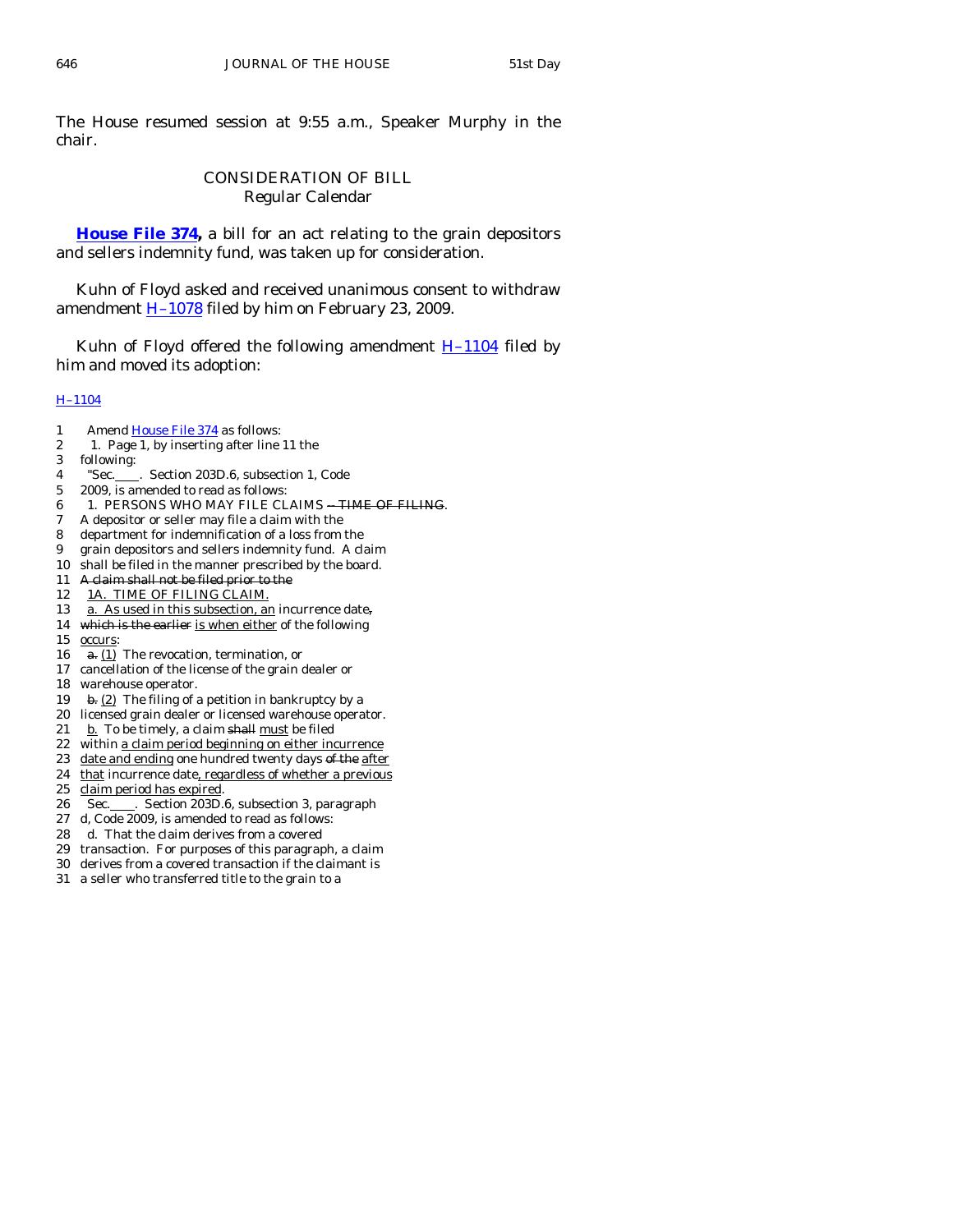- 32 licensed grain dealer other than by credit-sale
- 33 contract within six months of the incurrence date for
- 34 a claim period as provided in subsection 1A, or if the
- 35 claimant is a depositor who delivered the grain to a

- 37 Sec. \_\_\_\_. Section 203D.6, subsection 3, Code 2009,
- 38 is amended by adding the following new paragraph:
- 39 NEW PARAGRAPH. f. A claim has not been paid for
- 40 the same loss."
- 41 2. Page 1, by inserting after line 23 the
- 42 following:
- 43 "Sec. FFFECTIVE DATE AND RETROACTIVE
- 44 APPLICATION. This Act, being deemed of immediate
- 45 importance, takes effect upon enactment and applies
- 46 retroactively to October 1, 2008."
- 47 3. Title page, line 2, by inserting after the
- 48 word "fund" the following: ", and providing for an
- 49 effective date and retroactive applicability".
- 50 4. By renumbering as necessary.

Amendment  $H-1104$  was adopted.

 Marek of Washington moved that the bill be read a last time now and placed upon its passage which motion prevailed and the bill was read a last time.

#### On the question "Shall the bill pass?" [\(H.F. 374](http://coolice.legis.state.ia.us/Cool-ICE/default.asp?Category=billinfo&Service=Billbook&frame=1&GA=83&hbill=HF374))

The ayes were, 97:

| Abdul-Samad | Alons          | Anderson   | Arnold        |
|-------------|----------------|------------|---------------|
| Bailey      | <b>Baudler</b> | Beard      | Bell          |
| Bukta       | Burt           | Cohoon     | Cownie        |
| De Boef     | Deyoe          | Dolecheck  | Drake         |
| Ficken      | Ford           | Forristall | Frevert       |
| Gaskill     | Gayman         | Grassley   | Hagenow       |
| Heaton      | Heddens        | Helland    | Horbach       |
| Hunter      | Huseman        | Huser      | Isenhart      |
| Jacoby      | Kaufmann       | Kearns     | Kelley        |
| Koester     | Kressig        | Kuhn       | Lensing       |
| Lukan       | Lykam          | Marek      | Mascher       |
| May         | McCarthy       | Mertz      | Miller, H.    |
| Miller, L.  | Oldson         | Olson, D.  | Olson, R.     |
| Olson, S.   | Olson, T.      | Palmer     | Paulsen       |
| Petersen    | Pettengill     | Quirk      | Raecker       |
| Rants       | Rayhons        | Reasoner   | Reichert      |
| Roberts     | Sands          | Schueller  | Schulte       |
| Schultz     | Shomshor       | Smith      | Soderberg     |
| Sorenson    | Steckman       | Struyk     | Swaim         |
| Sweeney     | Taylor, T.     | Thede      | <b>Thomas</b> |
|             |                |            |               |

<sup>36</sup> licensed warehouse operator.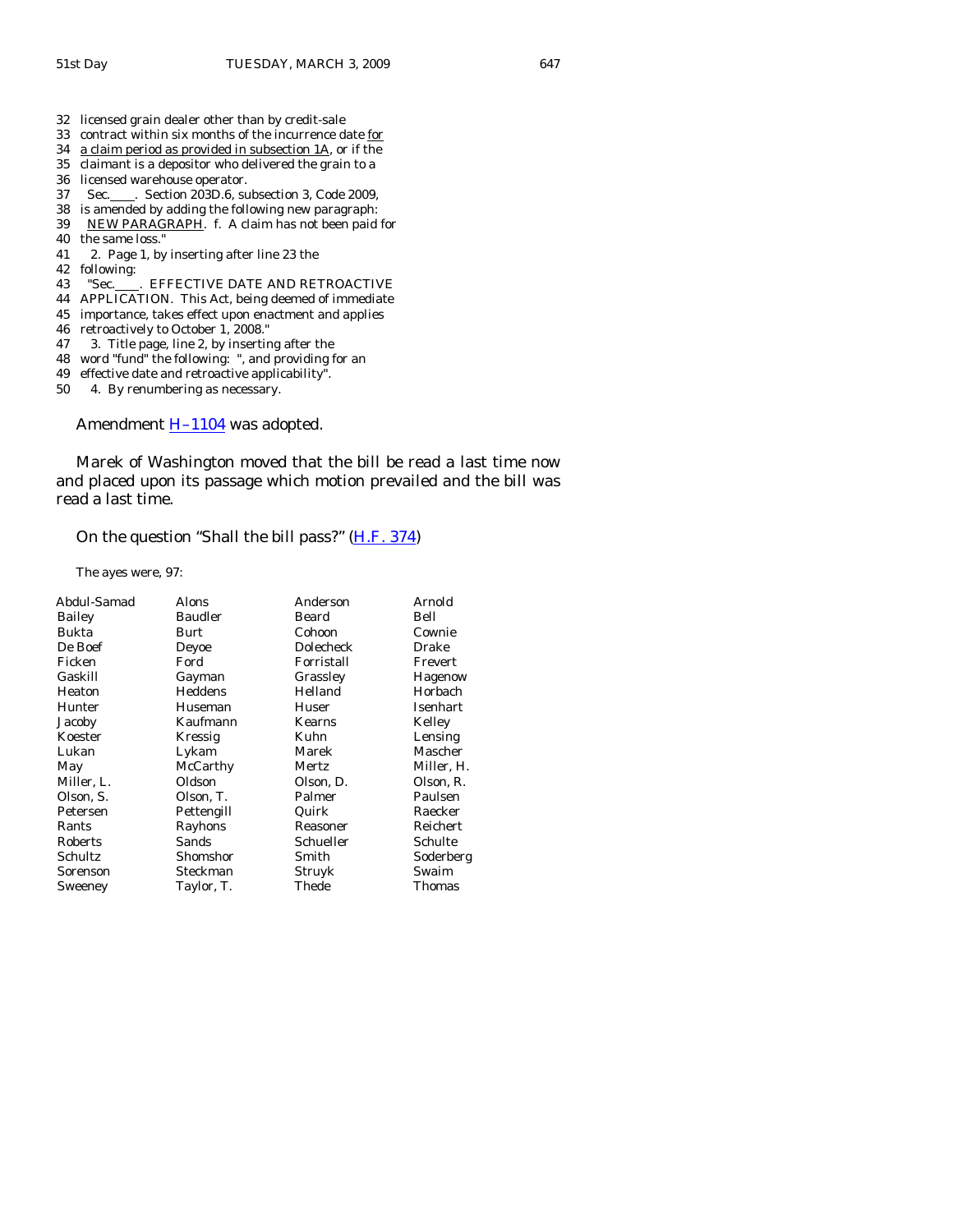648 JOURNAL OF THE HOUSE 51st Day

| Tjepkes           | Tymeson    | Upmeyer | Van Engelenhoven |
|-------------------|------------|---------|------------------|
| Wagner            | Watts      | Wendt   | Wenthe           |
| Wessel-Kroeschell | Whitaker   | Whitead | Willems          |
| Winckler          | Windschitl | Worthan | Zirkelbach       |
| Mr. Speaker       |            |         |                  |
|                   |            |         |                  |

The nays were, none.

Absent or not voting, 3:

Berry Chambers Taylor, D.

 The bill having received a constitutional majority was declared to have passed the House and the title, as amended, was agreed to.

# IMMEDIATE MESSAGE

 McCarthy of Polk asked and received unanimous consent that **[House File 374](http://coolice.legis.state.ia.us/Cool-ICE/default.asp?Category=billinfo&Service=Billbook&frame=1&GA=83&hbill=HF374)** be immediately messaged to the Senate.

# CERTIFICATES OF RECOGNITION

 MR. SPEAKER: The Chief Clerk of the House respectfully reports that certificates of recognition have been issued as follows.

### MARK W. BRANDSGARD Chief Clerk of the House

| 2009\2480             | Thomas Brooke, West Liberty- For celebrating his 80th birthday.            |
|-----------------------|----------------------------------------------------------------------------|
| $2009\backslash2481$  | Aquilina Rocha, West Liberty-For celebrating her 80th birthday.            |
| 2009\2482             | Alma Hughes, Tipton-For celebrating her 80th birthday.                     |
| 2009\2483             | James Blank, Iowa City-For celebrating his 80th birthday.                  |
| $2009\backslash 2484$ | Welma Krueger, Lowden-For celebrating her 80th birthday.                   |
| 2009\2485             | Evelyn Siebel, Tipton-For celebrating her 80th birthday.                   |
| 2009\2486             | Gwen Bulger, Mechanicsville-For celebrating her 80 <sup>th</sup> birthday. |
| 2009\2487             | Luverna Schreck, Durant-For celebrating her 80th birthday.                 |
| 2009\2488             | Fred Rekemeyer, Tipton-For celebrating his 80th birthday.                  |
| 2009\2489             | Mary Heacock, West Branch– For celebrating her 80 <sup>th</sup> birthday.  |
|                       |                                                                            |

Murphy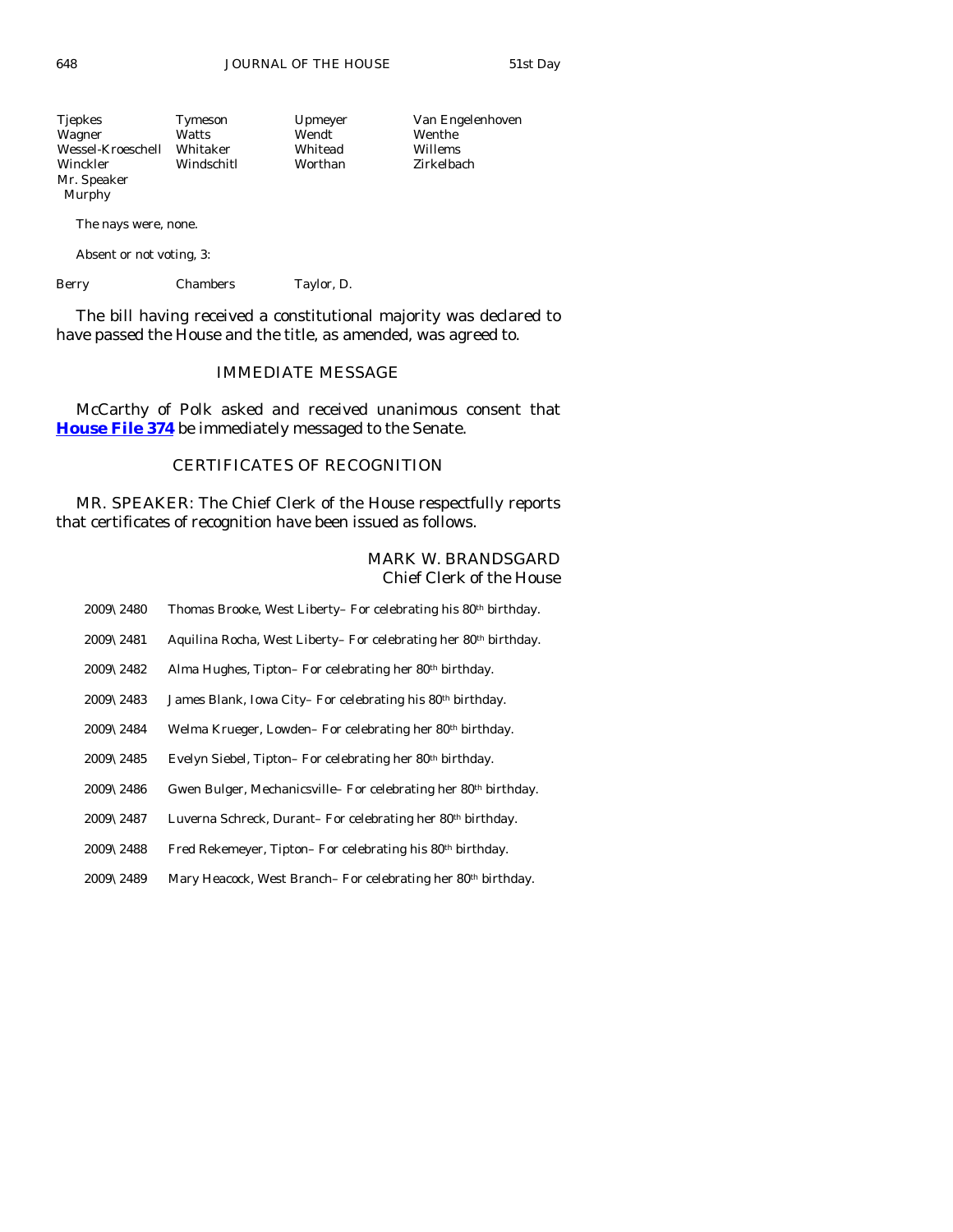- 2009\2490 Norbert Kruckenberg, Lowden– For celebrating his 80<sup>th</sup> birthday.
- 2009\2491 Phyllis Sladek, Iowa City– For celebrating her 80th birthday.
- 2009\2492 Mary Lowry, Wilton– For celebrating her 80<sup>th</sup> birthday.
- $2009\backslash2493$  John Dirks, Clarence– For celebrating his 80<sup>th</sup> birthday.
- 2009\2494 Marjory Melick, West Liberty– For celebrating her 80th birthday.
- 2009\2495 Wilma "Til" Tank, Wilton– For celebrating her 80th birthday.
- 2009\2496 Duane King, Wilton– For celebrating his  $80<sup>th</sup>$  birthday.
- 2009\2497 Donald Owen, West Liberty– For celebrating his 80th birthday.
- 2009\2498 Eileen Waller, West Liberty– For celebrating her 80th birthday.
- 2009\2499 Donald Boedeker, Lowden– For celebrating his 80<sup>th</sup> birthday.
- 2009\2500 Elmer "Jake" and Luva Jean Peterson, Tipton– For celebrating their 66<sup>th</sup> wedding anniversary.
- $2009\backslash2501$  Harold Hensch, Tipton– For celebrating his 80<sup>th</sup> birthday.
- 2009\2502 Leona Hunwardsen, Clarence– For celebrating her 95th birthday.
- 2009\2503 Margaret Fankhauser, West Liberty– For celebrating her 85th birthday.
- 2009\2504 Ardith Ostrem, Columbus Junction– For celebrating her 80th birthday.
- 2009\2505 Matt Mougin, Columbus Junction– For winning 1st place in the 145 lb. weight class in the Class 2-A Division of the 2009 State Wrestling Tournament.
- 2009\2506 Al Schirm, Walnut– For celebrating his 90<sup>th</sup> birthday.
- 2009\2507 Ruth Davis, Avoca- For celebrating her 90<sup>th</sup> birthday.
- 2009\2508 Ethel Robinson, Irwin– For celebrating her 90th birthday.
- 2009\2509 John and Kathryn Vander Plaats, Sheldon– For celebrating their 60th wedding anniversary.
- 2009\2510 Kenneth Sorenson, Crystal Lake– For celebrating his 85th birthday.
- 2009\2511 Joy Nelson, Clear Lake– For celebrating her 80th birthday.
- 2009\2512 Robert E. Pals, Clear Lake– For celebrating his 80th birthday.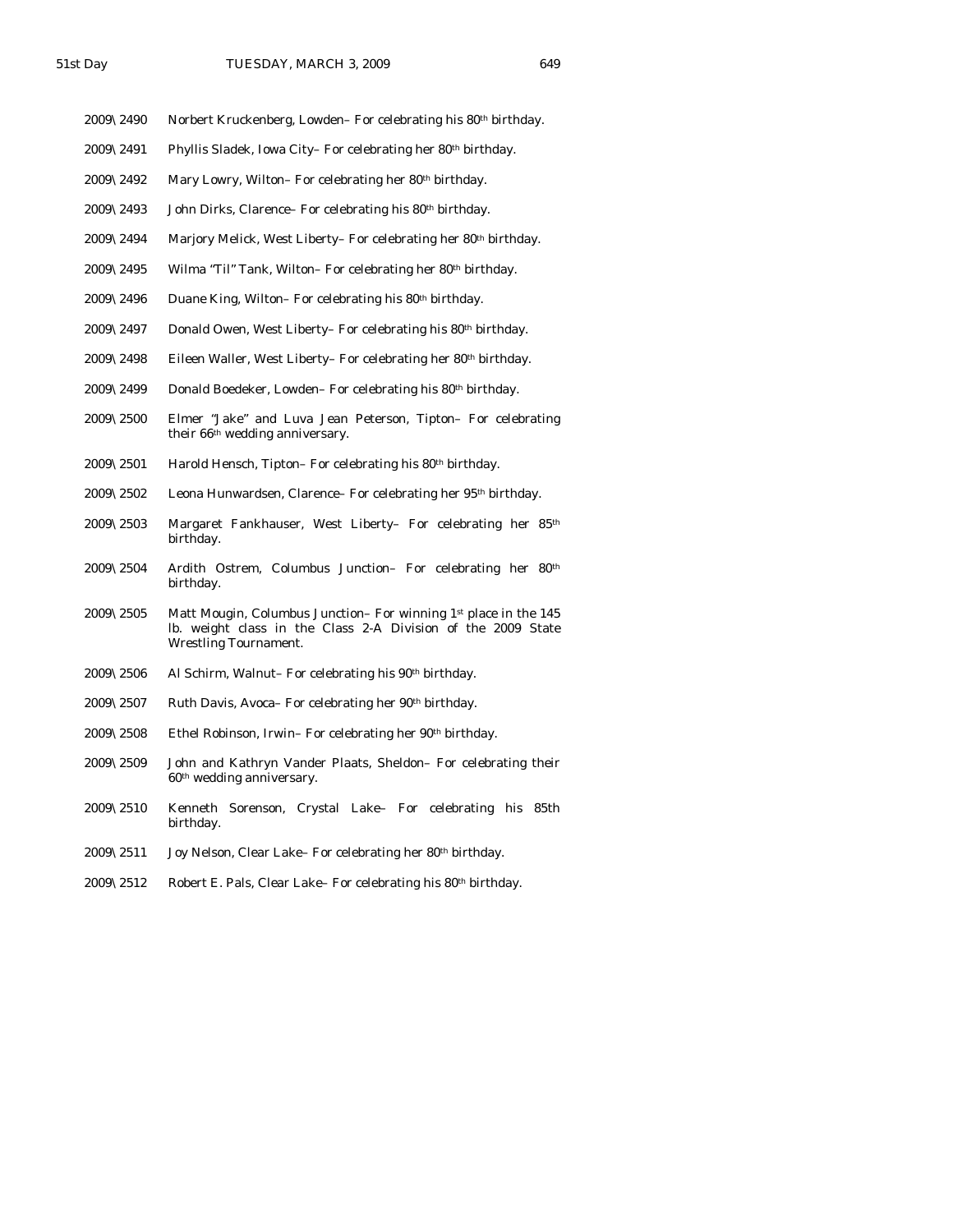- 2009\2513 Louis and Doris Eichmeier, Sheffield– For celebrating their 65 wedding anniversary.
- $2009\overline{\smash{\backslash}2514}$  Doris Abels, Kanawha– For celebrating her 80<sup>th</sup> birthday.
- 2009\2515 Lucille Ragan, Mason City– For celebrating her 90th birthday.
- 2009\2516 Charlotte Orr, Sioux City-For celebrating her 95<sup>th</sup> birthday.
- 2009\2517 Joyce E. Williams, Sioux City- For celebrating her 80<sup>th</sup> birthday.
- 2009\2518 Pauline Boll, Manchester– For celebrating her 103rd birthday.
- 2009\2519 Simon Post, Doon-For celebrating his 97<sup>th</sup> birthday.
- $2009\backslash2520$  Stella Dahlman, Rock Rapids– For celebrating her  $90th$  birthday.
- 2009\2521 JoAnn Miller, Harper– For celebrating her 80<sup>th</sup> birthday.
- 2009\2522 Spencer A. Wright, Sigourney– For attaining the rank of Eagle Scout, the highest rank in the Boy Scouts of America.
- 2009\2523 Kathryn Van Gilst, Oskaloosa For celebrating her 85th birthday.
- 2009\2524 Garlyn and Irene Engelhoven, Oskaloosa For celebrating their 60th wedding anniversary.
- 2009\2525 Larry and Lois Anderson, Keota For celebrating their 55th wedding anniversary.
- 2009\2526 Irene Peiffer, Sigourney For celebrating her 90<sup>th</sup> birthday.
- $2009\backslash2527$  Loren Farrell, Rock Rapids For celebrating his 100<sup>th</sup> birthday.
- $2009\sqrt{2528}$  Wallace and Doris Dahl, Manly For celebrating their 65<sup>th</sup> wedding anniversary.
- 2009\2529 Mark Huling, Garner For receiving the 2009 Farm Bureau Life Silver Award.
- 2009\2530 Jake and Arlene Winter, Buffalo Center For celebrating their  $60<sup>th</sup>$ wedding anniversary.
- 2009\2531 Mike Matern, Britt For his 23 years of service with the United States Postal Service.
- 2009\2532 Norma King, Forest City For celebrating her 80<sup>th</sup> birthday.
- 2009\2533 Florence Potter, Forest City For celebrating her 80<sup>th</sup> birthday.
- 2009\2534 Marjorie Hefte, Britt For celebrating her 85th birthday.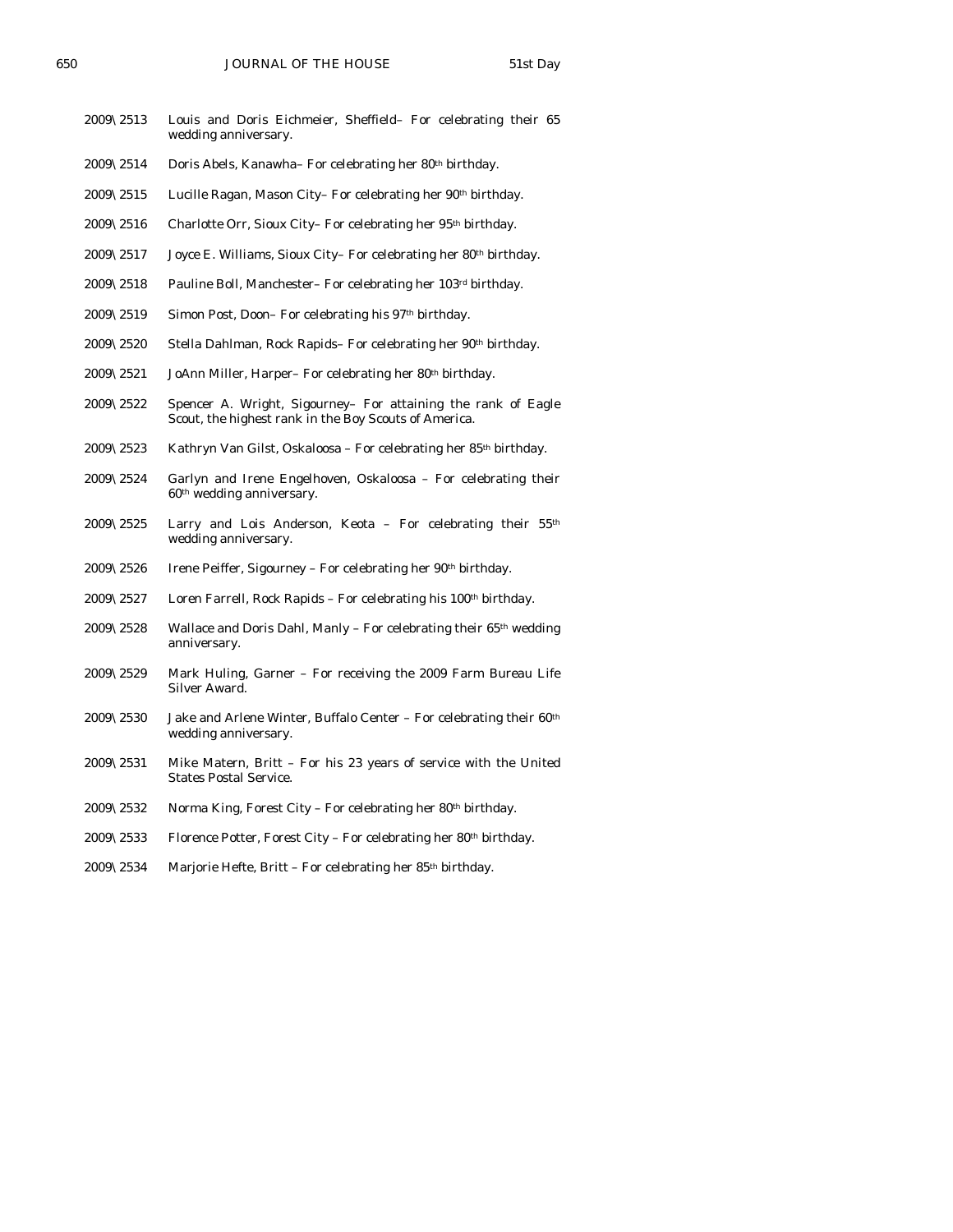| 2009\2535             | Kenneth Sorenson, Crystal Lake - For celebrating his 85 <sup>th</sup> birthday.                                                                      |
|-----------------------|------------------------------------------------------------------------------------------------------------------------------------------------------|
| $2009\backslash 2536$ | Darrel and Barb Andersen, Anita – For celebrating their $50th$<br>wedding anniversary.                                                               |
| $2009\backslash 2537$ | Neva Compton, Guthrie Center – For celebrating her $86th$ birthday.                                                                                  |
| $2009 \& 2538$        | Shirley Mueller, Greenfield – For receiving an award from the<br>American Red Cross for her many years of service as a volunteer<br>coordinator.     |
| $2009 \& 2539$        | Janet Johnson, Wesley Park Centre, Newton – For being selected at<br>the University of Iowa College of Nursing as one of Iowa's 100<br>Great Nurses. |
| $2009 \& 2540$        | William and Luella Sloan, Newton $-$ For celebrating their 60 <sup>th</sup><br>wedding anniversary.                                                  |
| $2009\backslash2541$  | Irene Ferguson, Newton – For celebrating her 85 <sup>th</sup> birthday.                                                                              |
| $2009\backslash2542$  | Alvera Rosgaard, Rock Valley – For celebrating her 90 <sup>th</sup> birthday.                                                                        |

- 2009\2543 Patricia Mouw, Sioux Center For celebrating her 90<sup>th</sup> birthday.
- 2009\2544 Betty Bauer, Sioux Center For celebrating her 85<sup>th</sup> birthday.
- 2009\2545 Bethal Koedam, Rock Valley For celebrating her 80<sup>th</sup> birthday.
- 2009\2546 Anna Schipper, George For celebrating her 80<sup>th</sup> birthday.
- 2009\2547 Ruth Van Maanen, Rock Valley For celebrating her 80<sup>th</sup> birthday.
- 2009\2548 Sue Kooima, Rock Valley For celebrating her  $80<sup>th</sup>$  birthday.
- 2009\2549 Theresa De Wit, Hull For celebrating her 80<sup>th</sup> birthday.
- 2009\2550 Dorothy Van Beek, Rock Valley For celebrating her 80<sup>th</sup> birthday.
- 2009\2551 Joan Hilbrands, George For celebrating her 75th birthday.
- 2009\2552 Lavonne Hollander, George For celebrating her 75th birthday.
- 2009\2553 Gerald Van Roekel, Sioux Center For celebrating his 75th birthday.
- 2009\2554 Evelyn De Vries, Sioux Center For celebrating her  $75<sup>th</sup>$  birthday.
- 2009\2555 Linda Lappe, Morning Sun For being inducted into the Iowa High School Girls Basketball Hall of Fame.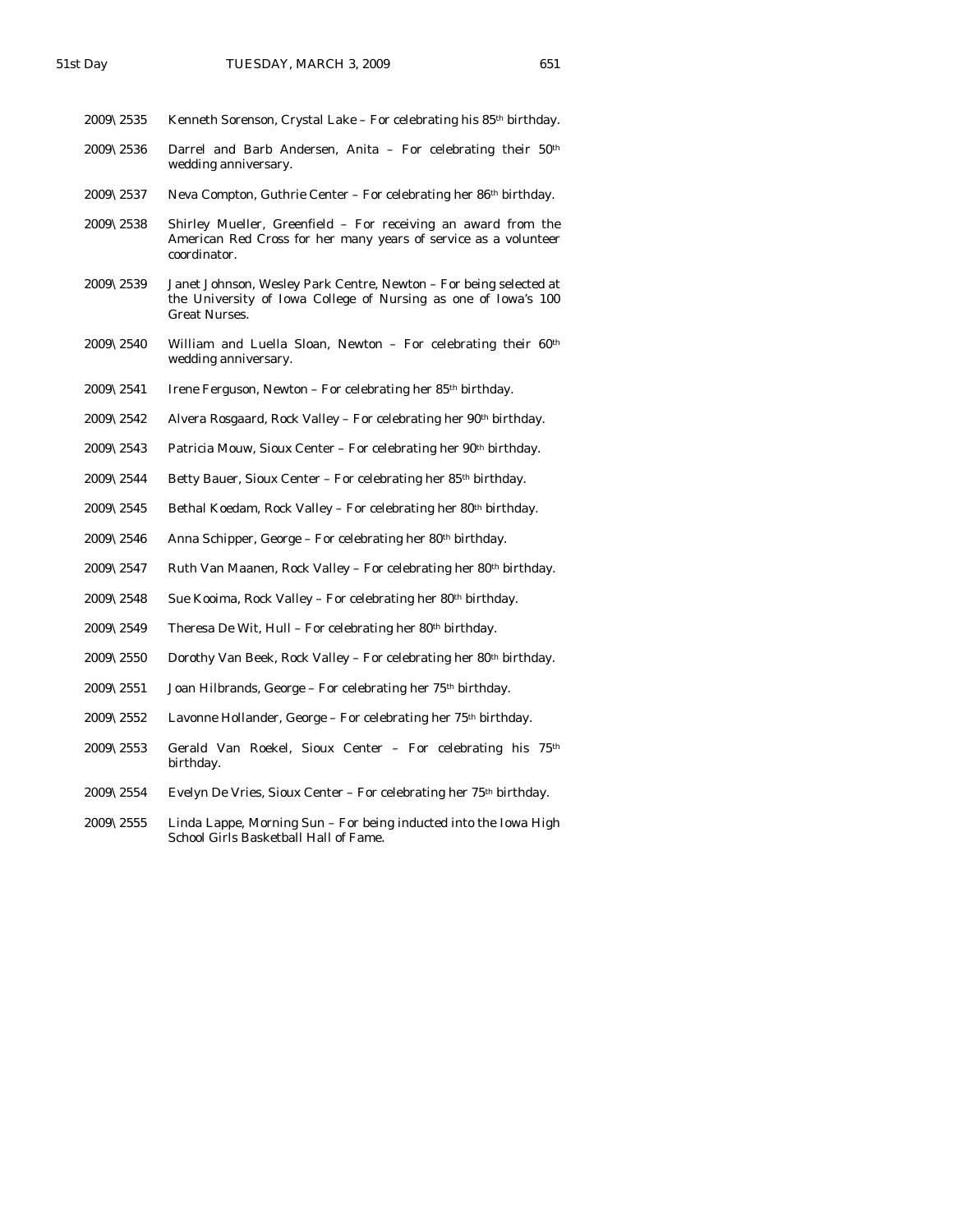#### SUBCOMMITTEE ASSIGNMENTS

#### **[House File 127](http://coolice.legis.state.ia.us/Cool-ICE/default.asp?Category=billinfo&Service=Billbook&frame=1&GA=83&hbill=HF127)**

Labor: T. Taylor, Chair; Watts and Willems.

#### **[House File 222](http://coolice.legis.state.ia.us/Cool-ICE/default.asp?Category=billinfo&Service=Billbook&frame=1&GA=83&hbill=HF222)**

Labor: T. Taylor, Chair; Van Engelenhoven and Willems.

#### **[House File 367](http://coolice.legis.state.ia.us/Cool-ICE/default.asp?Category=billinfo&Service=Billbook&frame=1&GA=83&hbill=HF367)**

Commerce: Oldson, Chair; Reasoner and Sorenson.

#### **[House File 412](http://coolice.legis.state.ia.us/Cool-ICE/default.asp?Category=billinfo&Service=Billbook&frame=1&GA=83&hbill=HF412)**

Commerce: Reichert, Chair; Petersen, Quirk, Soderberg and Wagner.

#### **[House File 418](http://coolice.legis.state.ia.us/Cool-ICE/default.asp?Category=billinfo&Service=Billbook&frame=1&GA=83&hbill=HF418)**

Education: Winckler, Chair; Abdul-Samad and Tymeson.

#### **[House File 423](http://coolice.legis.state.ia.us/Cool-ICE/default.asp?Category=billinfo&Service=Billbook&frame=1&GA=83&hbill=HF423)**

Commerce: Reasoner, Chair; Shomshor and Windschitl.

#### **[House File 425](http://coolice.legis.state.ia.us/Cool-ICE/default.asp?Category=billinfo&Service=Billbook&frame=1&GA=83&hbill=HF425)**

Judiciary: Wessel-Kroeschell, Chair; Lensing and Schultz.

#### **[House File 427](http://coolice.legis.state.ia.us/Cool-ICE/default.asp?Category=billinfo&Service=Billbook&frame=1&GA=83&hbill=HF427)**

Rebuild Iowa and Disaster Recovery: T. Taylor, Chair; Sorenson and D. Taylor.

#### **[House File 429](http://coolice.legis.state.ia.us/Cool-ICE/default.asp?Category=billinfo&Service=Billbook&frame=1&GA=83&hbill=HF429)**

Commerce: Reasoner, Chair; Helland and Jacoby.

#### **[House File 430](http://coolice.legis.state.ia.us/Cool-ICE/default.asp?Category=billinfo&Service=Billbook&frame=1&GA=83&hbill=HF430)**

Commerce: Jacoby, Chair; Reasoner and Sorenson.

#### **[House File 432](http://coolice.legis.state.ia.us/Cool-ICE/default.asp?Category=billinfo&Service=Billbook&frame=1&GA=83&hbill=HF432)**

Education: Winckler, Chair; Mascher and May.

#### **[House File 433](http://coolice.legis.state.ia.us/Cool-ICE/default.asp?Category=billinfo&Service=Billbook&frame=1&GA=83&hbill=HF433)**

Human Resources: Wendt, Chair; Alons and Steckman.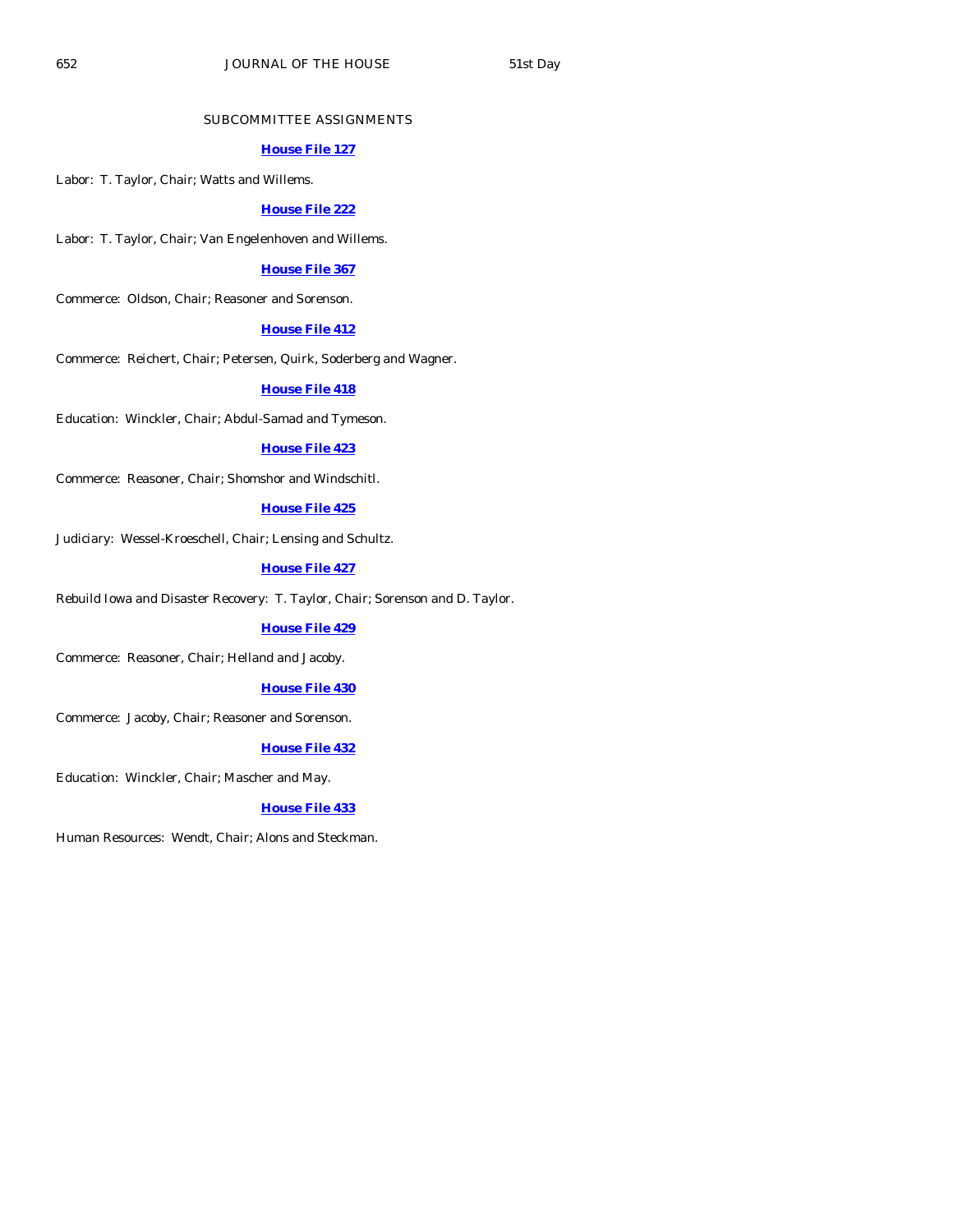#### **[House File 437](http://coolice.legis.state.ia.us/Cool-ICE/default.asp?Category=billinfo&Service=Billbook&frame=1&GA=83&hbill=HF437)**

Commerce: T. Olson, Chair; Petersen and Pettengill.

#### **[House File 439](http://coolice.legis.state.ia.us/Cool-ICE/default.asp?Category=billinfo&Service=Billbook&frame=1&GA=83&hbill=HF439)**

Natural Resources: Mertz, Chair; Huseman and Marek

#### **[House File 440](http://coolice.legis.state.ia.us/Cool-ICE/default.asp?Category=billinfo&Service=Billbook&frame=1&GA=83&hbill=HF440)**

Commerce: T. Olson, Chair; Petersen and Pettengill.

#### **[House File 441](http://coolice.legis.state.ia.us/Cool-ICE/default.asp?Category=billinfo&Service=Billbook&frame=1&GA=83&hbill=HF441)**

Public Safety: Reichert, Chair; Baudler and Bukta.

#### **[House File 445](http://coolice.legis.state.ia.us/Cool-ICE/default.asp?Category=billinfo&Service=Billbook&frame=1&GA=83&hbill=HF445)**

Agriculture: Reasoner, Chair; Wenthe and Worthan.

#### **[House File 454](http://coolice.legis.state.ia.us/Cool-ICE/default.asp?Category=billinfo&Service=Billbook&frame=1&GA=83&hbill=HF454)**

Education: Wendt, Chair; Ficken and L. Miller.

#### **[House File 455](http://coolice.legis.state.ia.us/Cool-ICE/default.asp?Category=billinfo&Service=Billbook&frame=1&GA=83&hbill=HF455)**

Judiciary: Huser, Chair; Kaufmann and Willems.

#### **[House File 456](http://coolice.legis.state.ia.us/Cool-ICE/default.asp?Category=billinfo&Service=Billbook&frame=1&GA=83&hbill=HF456)**

Commerce: T. Olson, Chair; Helland and Petersen.

#### **[House File 461](http://coolice.legis.state.ia.us/Cool-ICE/default.asp?Category=billinfo&Service=Billbook&frame=1&GA=83&hbill=HF461)**

Commerce: Petersen, Chair; T. Olson and Windschitl.

#### **[House File 462](http://coolice.legis.state.ia.us/Cool-ICE/default.asp?Category=billinfo&Service=Billbook&frame=1&GA=83&hbill=HF462)**

Commerce: D. Olson, Chair; Petersen and Struyk.

#### **[House File 463](http://coolice.legis.state.ia.us/Cool-ICE/default.asp?Category=billinfo&Service=Billbook&frame=1&GA=83&hbill=HF463)**

Public Safety: Tjepkes, Chair; Burt and Kressig.

#### **[House File 464](http://coolice.legis.state.ia.us/Cool-ICE/default.asp?Category=billinfo&Service=Billbook&frame=1&GA=83&hbill=HF464)**

Public Safety: Tjepkes, Chair; Burt and Kressig.

#### **[House File 465](http://coolice.legis.state.ia.us/Cool-ICE/default.asp?Category=billinfo&Service=Billbook&frame=1&GA=83&hbill=HF465)**

Public Safety: Tjepkes, Chair; Burt and Kressig.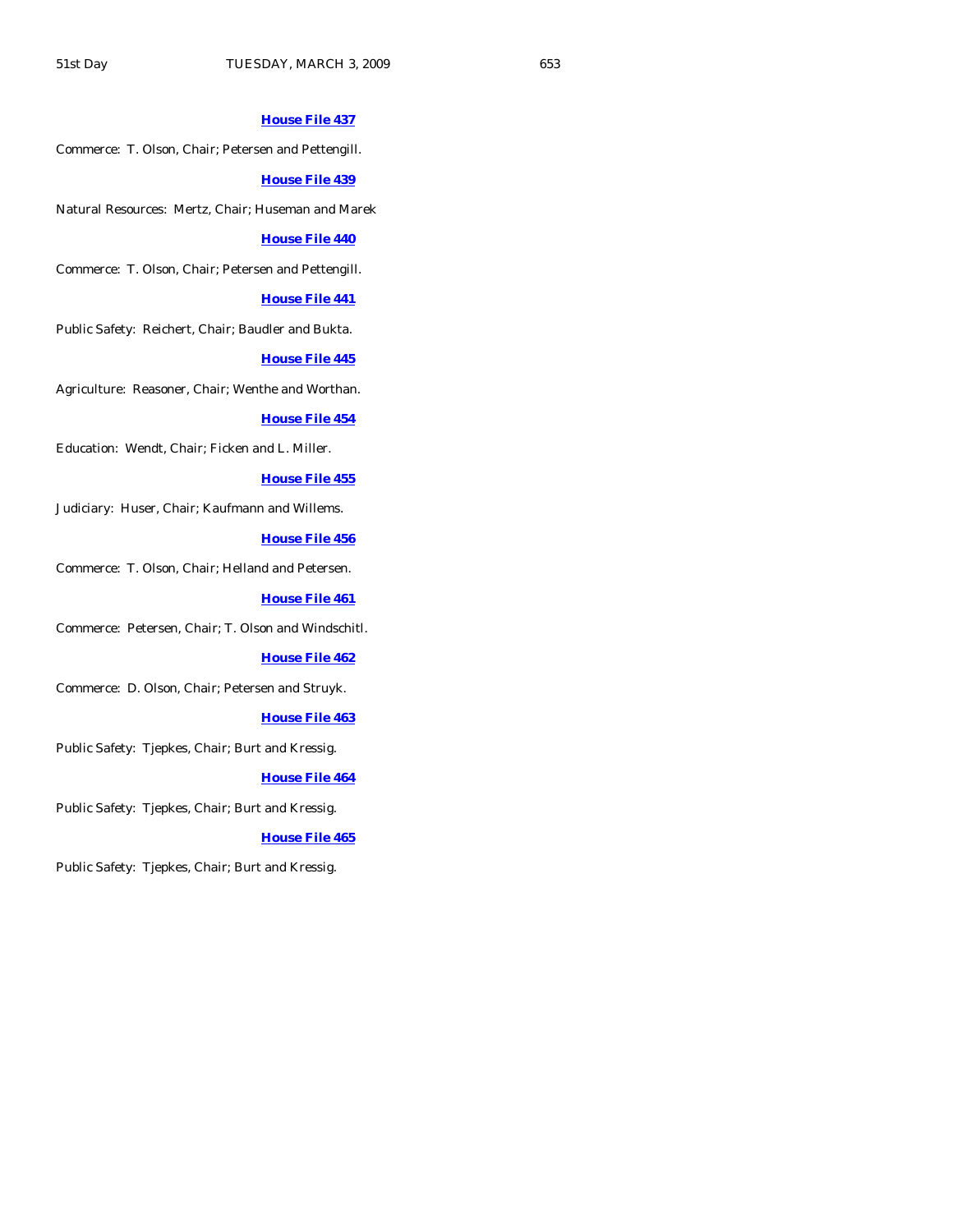#### **[House File 466](http://coolice.legis.state.ia.us/Cool-ICE/default.asp?Category=billinfo&Service=Billbook&frame=1&GA=83&hbill=HF466)**

Natural Resources: Whitaker, Chair; Beard and Rayhons.

#### **[House File 470](http://coolice.legis.state.ia.us/Cool-ICE/default.asp?Category=billinfo&Service=Billbook&frame=1&GA=83&hbill=HF470)**

Public Safety: Whitaker, Chair; Tjepkes and Whitead.

#### **[House File 471](http://coolice.legis.state.ia.us/Cool-ICE/default.asp?Category=billinfo&Service=Billbook&frame=1&GA=83&hbill=HF471)**

Commerce: T. Olson, Chair; Jacoby and Struyk.

#### **[House File 472](http://coolice.legis.state.ia.us/Cool-ICE/default.asp?Category=billinfo&Service=Billbook&frame=1&GA=83&hbill=HF472)**

Agriculture: Marek, Chair; De Boef and Gayman.

#### **[House File 476](http://coolice.legis.state.ia.us/Cool-ICE/default.asp?Category=billinfo&Service=Billbook&frame=1&GA=83&hbill=HF476)**

Education: Winckler, Chair; Mascher and Tymeson.

#### **[House File 482](http://coolice.legis.state.ia.us/Cool-ICE/default.asp?Category=billinfo&Service=Billbook&frame=1&GA=83&hbill=HF482)**

Commerce: Reasoner, Chair; D. Olson and Pettengill.

#### **[House File 483](http://coolice.legis.state.ia.us/Cool-ICE/default.asp?Category=billinfo&Service=Billbook&frame=1&GA=83&hbill=HF483)**

Public Safety: R. Olson, Chair; Baudler and Lykam.

# **[House File 485](http://coolice.legis.state.ia.us/Cool-ICE/default.asp?Category=billinfo&Service=Billbook&frame=1&GA=83&hbill=HF485)**

Judiciary: Ford, Chair; Horbach and Lensing.

#### **[House File 490](http://coolice.legis.state.ia.us/Cool-ICE/default.asp?Category=billinfo&Service=Billbook&frame=1&GA=83&hbill=HF490)**

Public Safety: Heddens, Chair; Alons and Kuhn.

#### **[House File 492](http://coolice.legis.state.ia.us/Cool-ICE/default.asp?Category=billinfo&Service=Billbook&frame=1&GA=83&hbill=HF492)**

Commerce: Oldson, Chair; Jacoby and Pettengill.

#### **[House File 493](http://coolice.legis.state.ia.us/Cool-ICE/default.asp?Category=billinfo&Service=Billbook&frame=1&GA=83&hbill=HF493)**

Human Resources: Smith, Chair; Abdul-Samad and L. Miller.

# **[House File 500](http://coolice.legis.state.ia.us/Cool-ICE/default.asp?Category=billinfo&Service=Billbook&frame=1&GA=83&hbill=HF500)**

State Government: Gaskill, Chair; Roberts and Willems.

#### **[Senate File 150](http://coolice.legis.state.ia.us/Cool-ICE/default.asp?Category=billinfo&Service=Billbook&frame=1&GA=83&hbill=SF150)**

Judiciary: Willems, Chair; Helland and T. Olson.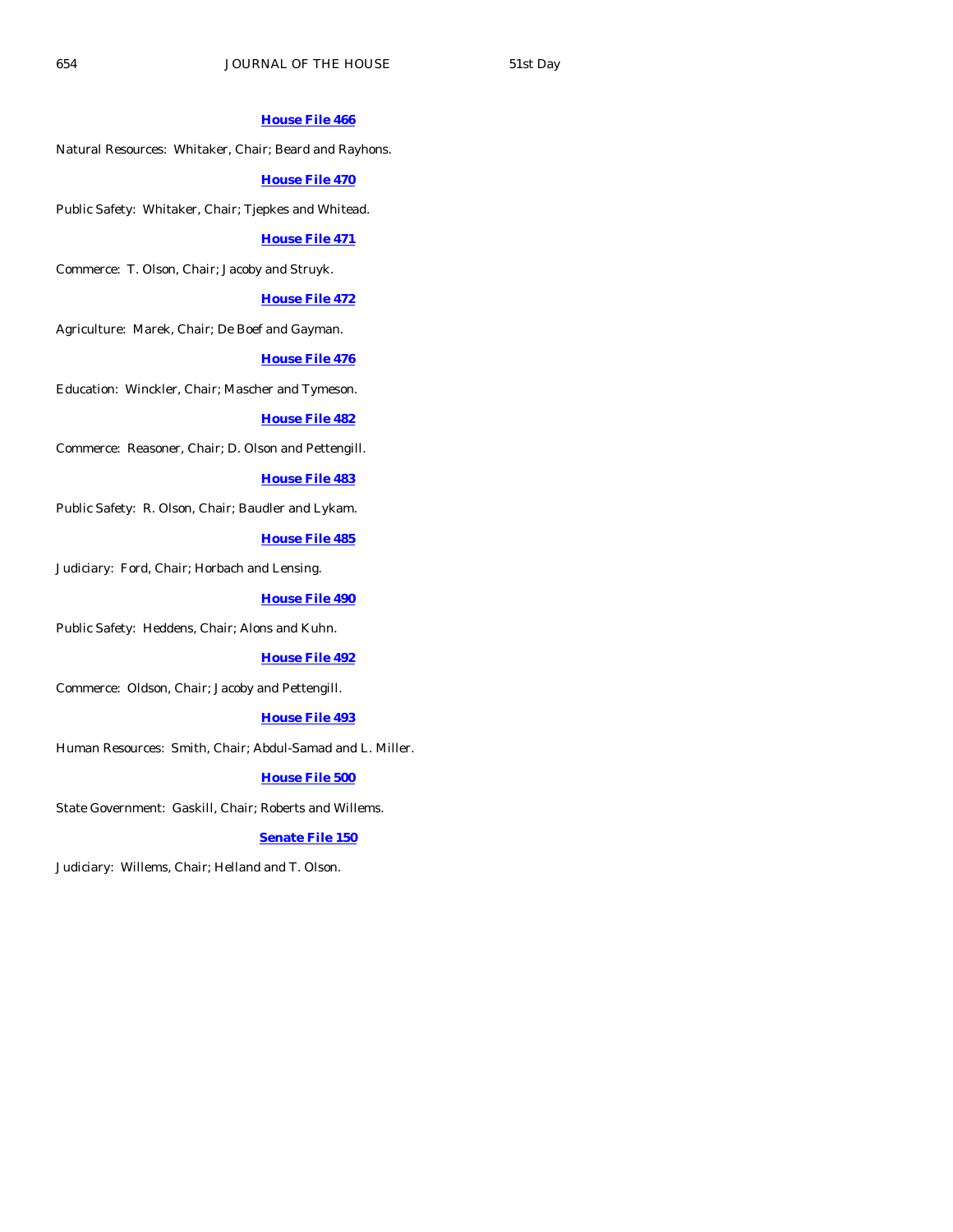#### HOUSE STUDY BILL SUBCOMMITTEE ASSIGNMENTS

#### **[House Study Bill 235](http://coolice.legis.state.ia.us/Cool-ICE/default.asp?Category=billinfo&Service=Billbook&frame=1&GA=83&hbill=HSB235)**

Economic Growth: Thomas, Chair; Cownie and Marek.

**[House Study Bill 236](http://coolice.legis.state.ia.us/Cool-ICE/default.asp?Category=billinfo&Service=Billbook&frame=1&GA=83&hbill=HSB236)**

Rebuild Iowa and Disaster Recovery: Jacoby, Chair; Berry and Grassley.

#### **[House Study Bill 237](http://coolice.legis.state.ia.us/Cool-ICE/default.asp?Category=billinfo&Service=Billbook&frame=1&GA=83&hbill=HSB237)**

Environmental Protection: Reichert, Chair; Kearns and Soderberg.

#### **[House Study Bill 238](http://coolice.legis.state.ia.us/Cool-ICE/default.asp?Category=billinfo&Service=Billbook&frame=1&GA=83&hbill=HSB238)**

Rebuild Iowa and Disaster Recovery: Sands, Chair; Pettengill and Thomas.

# HOUSE STUDY BILL COMMITTEE ASSIGNMENTS

#### **[H.S.B. 239](http://coolice.legis.state.ia.us/Cool-ICE/default.asp?Category=billinfo&Service=Billbook&frame=1&GA=83&hbill=HSB239) Commerce**

Relating to energy efficiency by establishing a renewable energy transmission authority, and conferring bonding authority upon the authority.

# **[H.S.B. 240](http://coolice.legis.state.ia.us/Cool-ICE/default.asp?Category=billinfo&Service=Billbook&frame=1&GA=83&hbill=HSB240) Judiciary**

Relating to nonsubstantive Code corrections and providing effective dates and for retroactive applicability.

#### **[H.S.B. 241](http://coolice.legis.state.ia.us/Cool-ICE/default.asp?Category=billinfo&Service=Billbook&frame=1&GA=83&hbill=HSB241) Commerce**

Specifying a maximum finance charge applicable to delayed deposit service transactions, making related modifications, making penalties applicable, and providing a penalty.

#### **[H.S.B. 242](http://coolice.legis.state.ia.us/Cool-ICE/default.asp?Category=billinfo&Service=Billbook&frame=1&GA=83&hbill=HSB242) Commerce**

Relating to renewable energy production by specifying an electricity distributed renewable generation standard.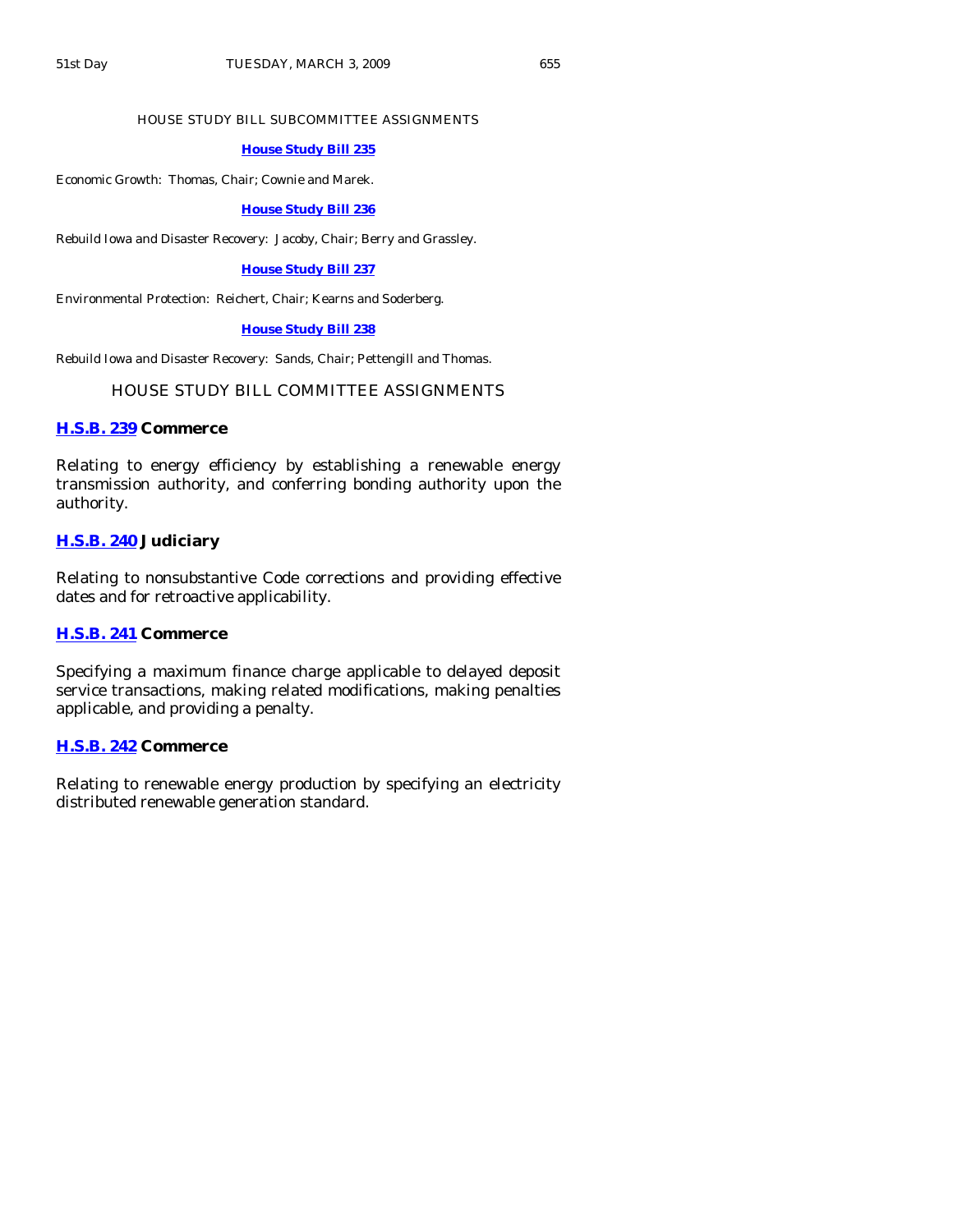# **[H.S.B. 243](http://coolice.legis.state.ia.us/Cool-ICE/default.asp?Category=billinfo&Service=Billbook&frame=1&GA=83&hbill=HSB243) Commerce**

Providing for the establishment of an abbreviated electric transmission franchise process, and providing an effective date.

# **[H.S.B. 244](http://coolice.legis.state.ia.us/Cool-ICE/default.asp?Category=billinfo&Service=Billbook&frame=1&GA=83&hbill=HSB244) State Government**

Concerning the deferred retirement option plan under the municipal fire and police retirement system of Iowa and providing an effective date.

# **[H.S.B. 245](http://coolice.legis.state.ia.us/Cool-ICE/default.asp?Category=billinfo&Service=Billbook&frame=1&GA=83&hbill=HSB245) Labor**

Relating to workers' compensation benefits for certain work-related injuries that occur outside this state.

# **[H.S.B. 246](http://coolice.legis.state.ia.us/Cool-ICE/default.asp?Category=billinfo&Service=Billbook&frame=1&GA=83&hbill=HSB246) Labor**

Relating to the imposition of penalty benefits in workers' compensation cases.

# **[H.S.B. 247](http://coolice.legis.state.ia.us/Cool-ICE/default.asp?Category=billinfo&Service=Billbook&frame=1&GA=83&hbill=HSB247) Labor**

Requiring additional workers' compensation payments for scheduled injuries that result in a reduction in the injured employee's earning capacity.

# **[H.S.B. 248](http://coolice.legis.state.ia.us/Cool-ICE/default.asp?Category=billinfo&Service=Billbook&frame=1&GA=83&hbill=HSB248) Labor**

Prohibiting employers from infringing on employees' political activities after work hours and if not using company resources.

# **[H.S.B. 249](http://coolice.legis.state.ia.us/Cool-ICE/default.asp?Category=billinfo&Service=Billbook&frame=1&GA=83&hbill=HSB249) Economic Growth**

Relating to the rulemaking process and the judicial review of administrative rules, the assessment of court costs and attorney fees, rulemaking requirements specific to the environmental protection commission and the natural resource commission, and including effective date and applicability provisions.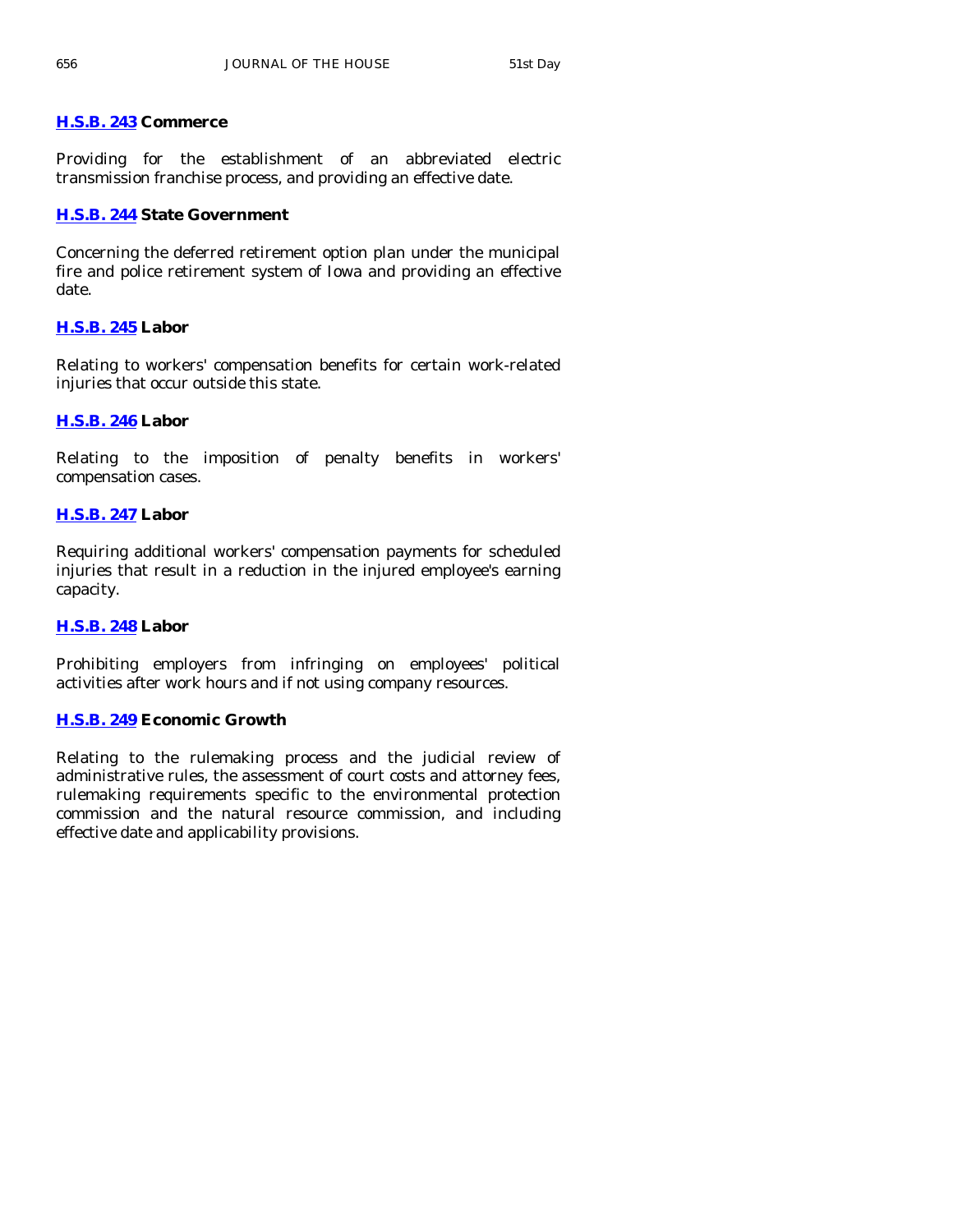### **[H.S.B. 250](http://coolice.legis.state.ia.us/Cool-ICE/default.asp?Category=billinfo&Service=Billbook&frame=1&GA=83&hbill=HSB250) Judiciary**

Relating to the applicability of the motor vehicle dealer licensing requirements to certain financial institutions which are holders of retail installment contracts secured by motor vehicles.

#### **[H.S.B. 251](http://coolice.legis.state.ia.us/Cool-ICE/default.asp?Category=billinfo&Service=Billbook&frame=1&GA=83&hbill=HSB251) Judiciary**

Relating to the reorganization of operating-while-intoxicated criminal offenses, making related changes, and providing an effective date.

# COMMITTEE RECOMMENDATIONS

 MR. SPEAKER: The Chief Clerk of the House respectfully reports that the following committee recommendations have been received and are on file in the office of the Chief Clerk.

#### MARK W. BRANDSGARD Chief Clerk of the House

#### COMMITTEE ON ENVIRONMENTAL PROTECTION

**Committee Bill** (Formerly [House Study Bill 90\)](http://coolice.legis.state.ia.us/Cool-ICE/default.asp?Category=billinfo&Service=Billbook&frame=1&GA=83&hbill=HSB90), relating to open burning of residential waste in certain areas of the state and providing penalties.

Fiscal Note is not required.

Recommended **Amend and Do Pass** March 2, 2009.

#### COMMITTEE ON HUMAN RESOURCES

Committee Bill (Formerly [House File 354](http://coolice.legis.state.ia.us/Cool-ICE/default.asp?Category=billinfo&Service=Billbook&frame=1&GA=83&hbill=HF354)), relating to reimbursement of nonparticipating providers for eligible services provided to IowaCare program members.

Fiscal Note is not required.

Recommended **Do Pass** March 2, 2009.

Committee Bill (Formerly [House File 383\)](http://coolice.legis.state.ia.us/Cool-ICE/default.asp?Category=billinfo&Service=Billbook&frame=1&GA=83&hbill=HF383), relating to the state child care advisory council.

Fiscal Note is not required.

Recommended **Do Pass** March 2, 2009.